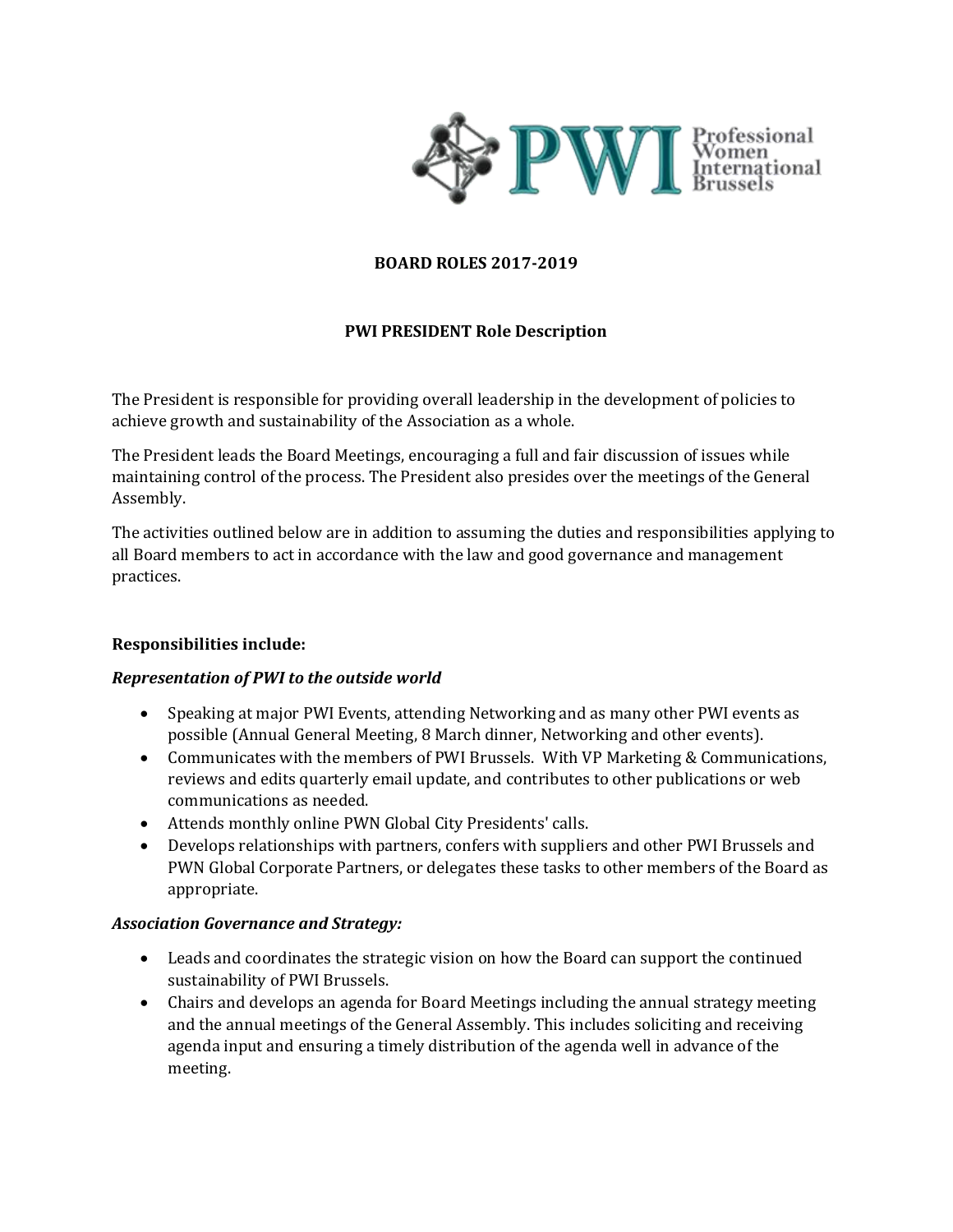• With the Board Secretary or Treasurer as appropriate, oversees the preparations of the Annual General Meeting.

# **People management:**

- Delegates the appropriate responsibility, accountability and decision-making authority. With the support of the Executive Director, ensures that that roles, responsibilities and reporting lines are clear to Board and volunteers.
- Encourages and supports creativity and initiative.
- As required, with Board approval, appoints interim and special committees, task forces and representatives, and makes replacement appointments.

# **Required skills and qualifications:**

- Demonstrated management capabilities in a multicultural and not-for-profit environment. Thorough understanding of PWN, its mission and values and a passion for the progress of women in business. Speaks, writes and presents clearly and effectively.
- Experience in dealing with high level business contacts in international organizations. Track record of collaboration, openness, and sharing of knowledge as well as effective delegation.
- Strong interpersonal and diplomatic skills; able to establish and maintain relationships with a broad range of people to understand needs and gain support; able to anticipate and resolve conflicts by pursuing mutually agreeable solutions.
- Drives for change and improvement; does not accept the status quo and shows the courage to take unpopular stands if necessary.
- Fluency in written and spoken English and French.
- Minimum two years membership of PWN. Able to demonstrate active volunteering experience in the association or other City network as a volunteer / Team member. Ideally has experience serving as a Board member.

# **Time Commitment:**

This role requires 7-10 hours per week, plus attendance at monthly Board meetings (2 hours per month) although it depends on the activities of the Board.

Foreign travel of 1-2 times a year on behalf of Federation network activities and conferences; participation in corporate partnership meetings, monthly Board meetings; monthly online City Presidents' meetings, PWN events etc.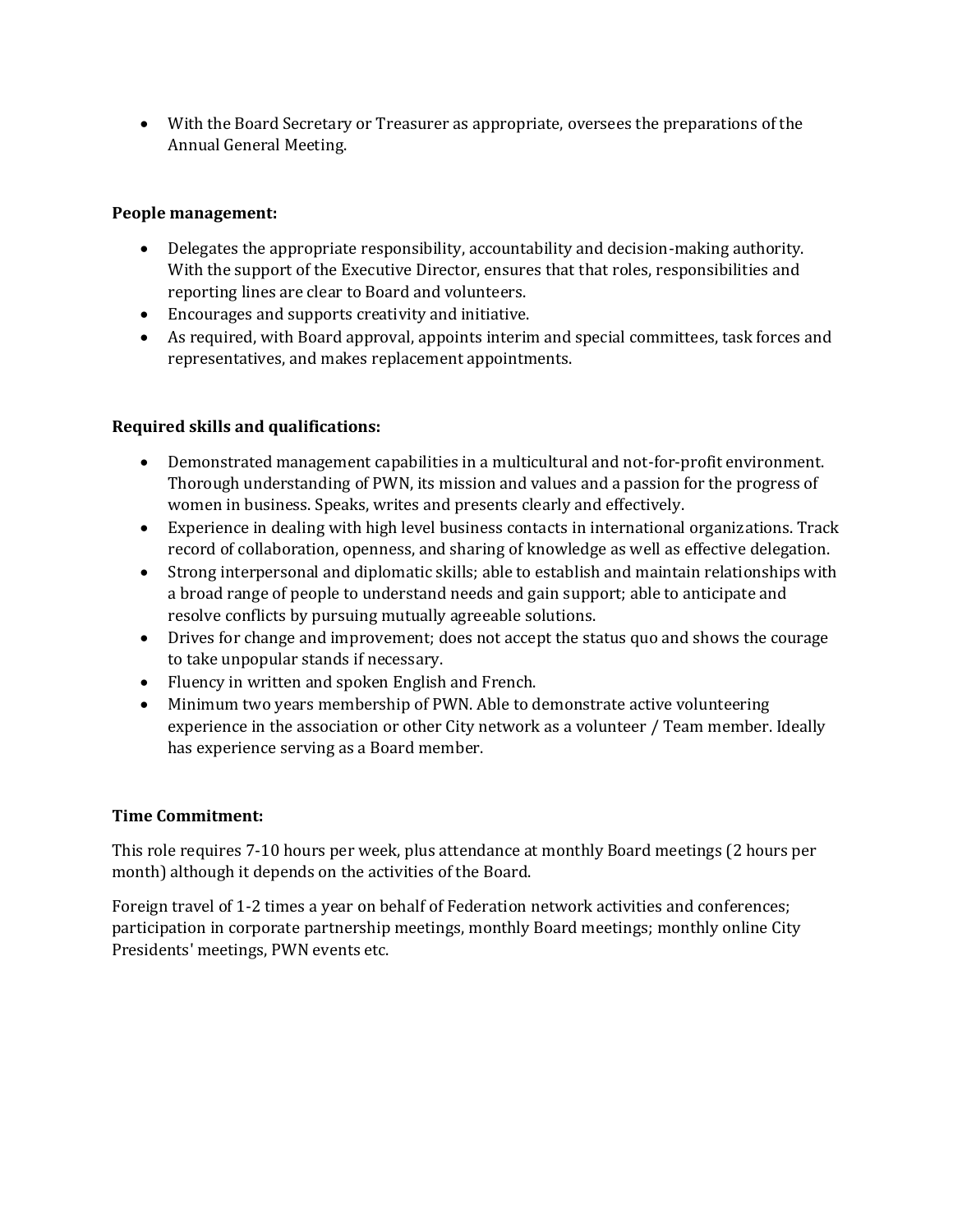

## **PWI Treasurer Role Description**

Defining and executing financial strategy and plans, using input from Board and Exec Com and in line with PWI's strategy.

The activities outlined below are in addition to the ordinary duties and responsibilities of all Board members to act in accordance with the law, good governance and management practices.

### **Responsibilities:**

- Ensure PWI fulfils legal responsibilities regarding financial reporting
- Oversee PWI's financial transactions and ensure PWI is meeting its contractual engagements
- Keep the PWI Board informed about the financial status of the PWI organization
- Advise President on budget and financial status
- Present financial status report at monthly Board meetings
- Oversee completion GL of the year running and cross reference with financial records (with day-to-day support by PWI Accounting)
- Approve PWI Board and volunteer expense reports
- Hold copies of financial records (invoices, expense reports, bank statements, Paypal; in collaboration with PWI Accounting records to be ready for Annual Audit)
- Generate Paypal statements from Paypal account (at least annually) in collaboration with PWI Accounting
- Generate financial statement of PWI back office (at least once a year) in collaboration with PWI Accounting

Once a year:

- Prepare Financial statements of the previous year for AGM and filing with "Moniteur Belge"
- Organize financial audit on accounts of previous year
- Prepare tax filing with Financial Authorities (filing done by Abatis, contact Erik Boman)
- Coordinate set-up of annual budget (in collaboration with other PWI board members)

### **Skills required:**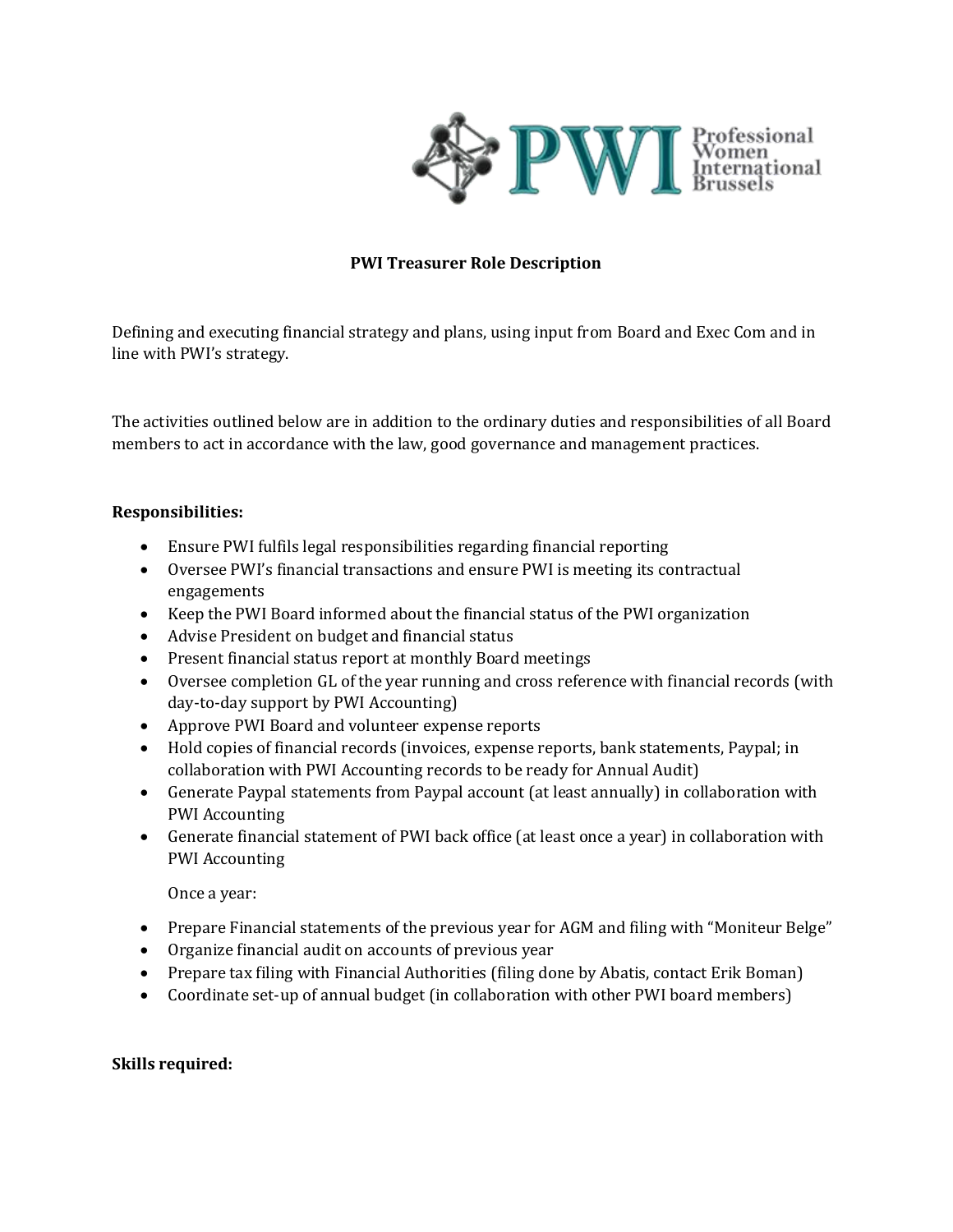- Strong analytical skills; team and project management experience in budget management; facilitation skills; a track record of collaboration, openness, and sharing of knowledge as well as effective delegation; strong networking skills; experience of managing external suppliers, pro-active.
- Fluency in written and spoken English and ideally French or Flemish.
- Ideally previous professional experience in a Finance related field

### **Time commitment:**

3-4 hours a week as an average, including attendance at Board meetings (once a month). Close and smooth collaboration with PWI Accounting will reduce operational tasks. Occasional attendance at ExCo (2 hours once a month) and PWI Networks/workshop events desired.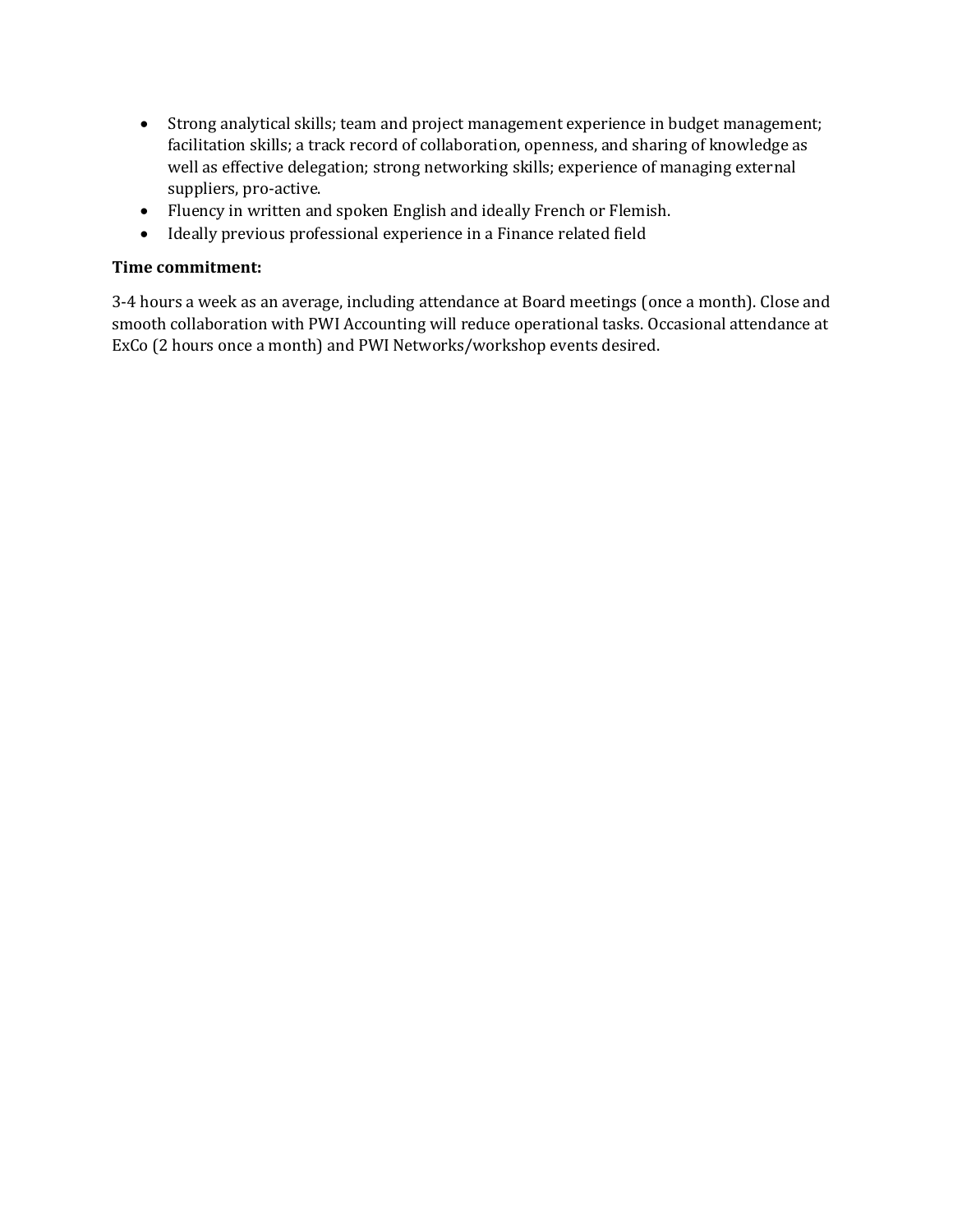

## **Executive Director Role Description**

The Executive Director (ED) 's role is to support the President in the development and implementation of policies to achieve growth and sustainability of the Association as a whole.

The activities outlined below are in addition to the ordinary duties and responsibilities of all Board members to act in accordance with the law, good governance and management practices.

### **Responsibilities:**

### *Association Governance and Strategy:*

- Works with the President to ensure that all Board members adhere to and deliver against their defined roles and responsibilities.
- Chairs and develops an agenda for ExCo Meetings. This includes soliciting and receiving agenda input and ensuring a timely distribution of the agenda well in advance of the meeting.
- Develops clear and sustainable goals for PWI Brussels ExCo, consistent with strategies developed and agreed with the Board at the annual strategy meeting.
- Proposes priorities in terms of our investment in specific activities and assignments and which programs will best achieve the overall objectives.
- Supports the President, Board Secretary or Treasurer as appropriate, in overseeing the preparations of the Annual General Meeting.

### *People management:*

- Assists the President to delegate the appropriate responsibility, accountability and decisionmaking authority.
- Ensures that that roles, responsibilities and reporting lines are clear to Board members and other volunteers.
- Monitors progress against milestones and deadlines.
- Regularly discusses performance by telephone and other face-to-face meetings and provides feedback and coaching to other Board members and volunteers as requested /as appropriate.

## *Representation of PWI to the outside world*

• May replace the President if not available to attend external events.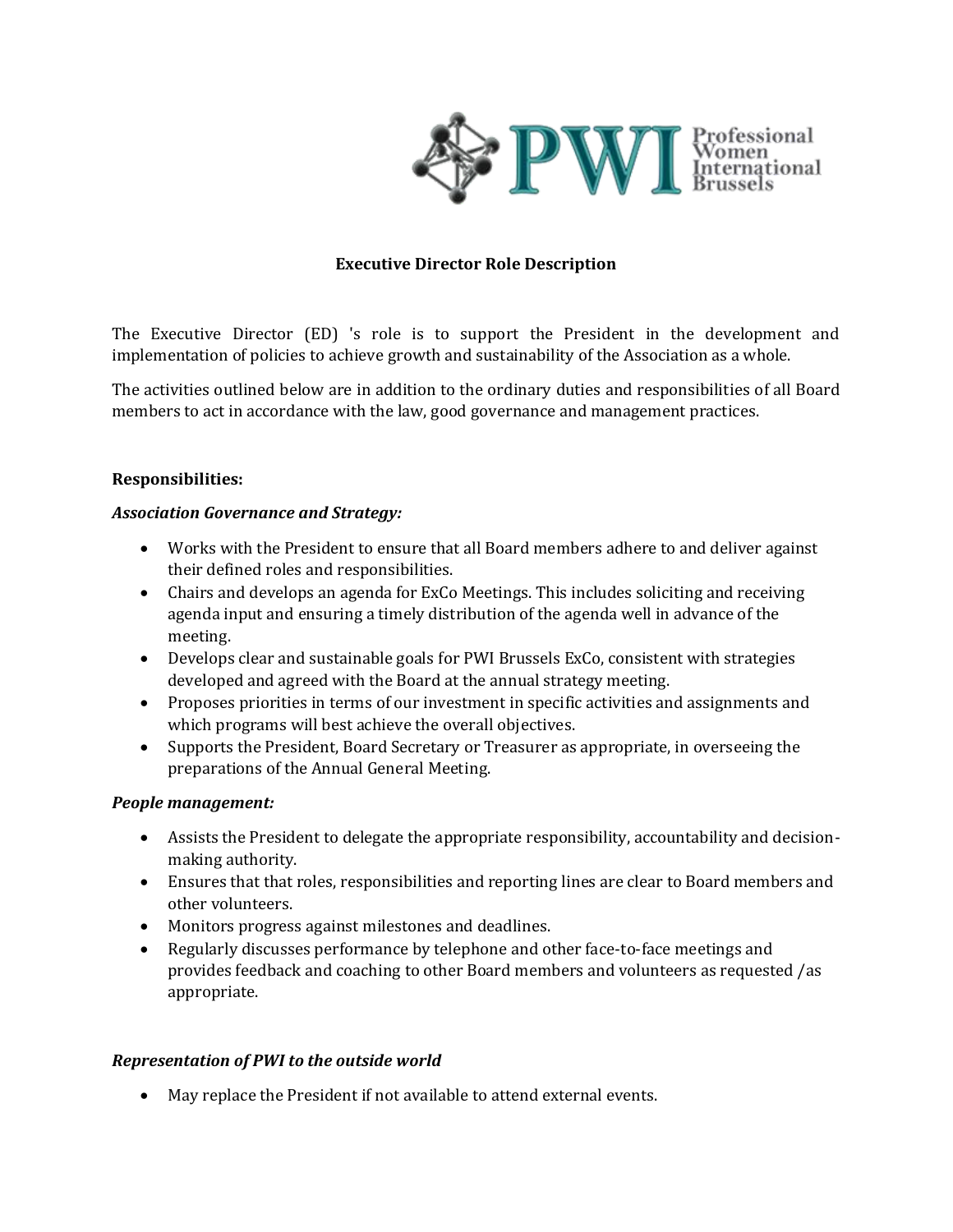• Attends Networking and as many other PWI events as possible (in particular the Annual General Meeting, IWD March event, Thursday networkings).

# **Required skills and qualifications:**

- Demonstrated management capabilities in a multicultural and not-for-profit environment. Thorough understanding of PWN, its mission and values and a passion for the progress of women in business. Speaks, writes and presents clearly and effectively.
- Experience in managing high level business contacts in international organizations. Track record of collaboration, openness, and sharing of knowledge as well as effective delegation.
- Strong interpersonal and diplomatic skills; able to establish and maintain relationships with a broad range of people to understand needs and gain support; able to anticipate and resolve conflicts by pursuing mutually agreeable solutions.
- Drives for change and improvement; does not accept the status quo and shows the courage to take unpopular stands if necessary.
- Fluency in written and spoken English and preferably either French or Flemish.
- Active membership of PWN, able to demonstrate volunteering experience in the association or other City network as a volunteer / Team member.

## **Time Commitment:**

Monthly Board & ExCo meetings; participation in some corporate partnership meetings, attending PWI events, some Program Team meetings, attending some monthly online City Presidents' meetings in place of President, possible foreign travel to PWN Global once a year.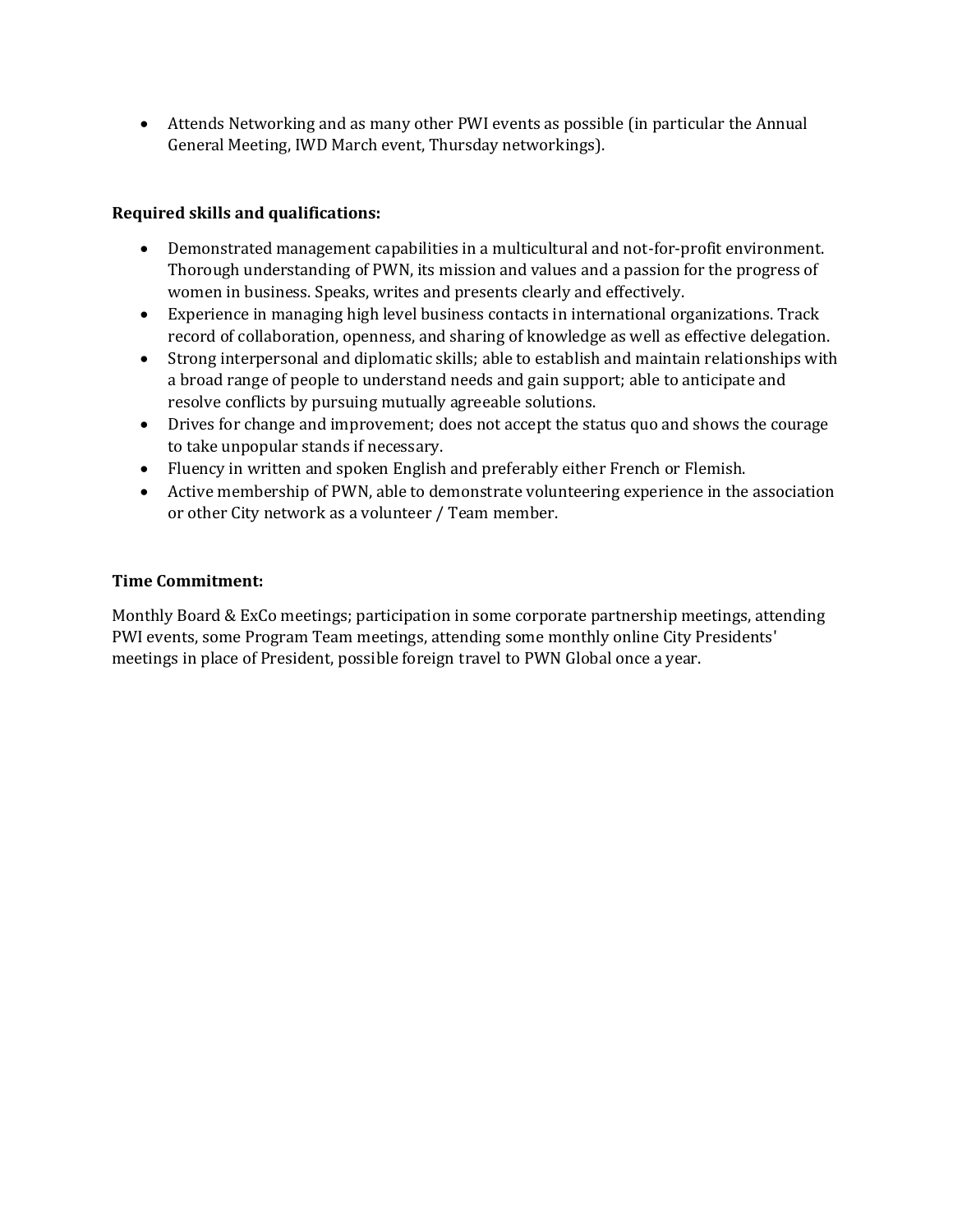

# **DIRECTOR, INDIVIDUAL MEMBERSHIP Role Description**

The purpose of the role is to retain, recruit and manage interactions with the individual members of PWI.

The activities outlined below are in addition to assuming the duties and responsibilities of all volunteers in accordance with the law, good governance and management practices.

## **Responsibilities:**

Implementing membership strategy including recruitment, integration, retention and rerecruitment of individual members and working with other Membership Team members.

- Measuring individual membership satisfaction (e.g. annual survey) and proposing actions to address insights of the survey re. target groups, interest areas, expectations, etc
- Managing individual membership applications and queries from existing and prospective individual members
- Identifying new target individual members
- Developing on-boarding tools to support new individual members, e.g. welcome package, support material, etc with support from Marketing.
- Liaising with Events team to organise networking events for new and prospective members to present the network and facilitate integration
- Managing individual member resignations and ensuring follow-up exit questionnaires are sent and any recommendations made
- Ensuring coordination on Membership matters with PWN Global and other City networks
- Liaising with Marketing to market corporate member benefits.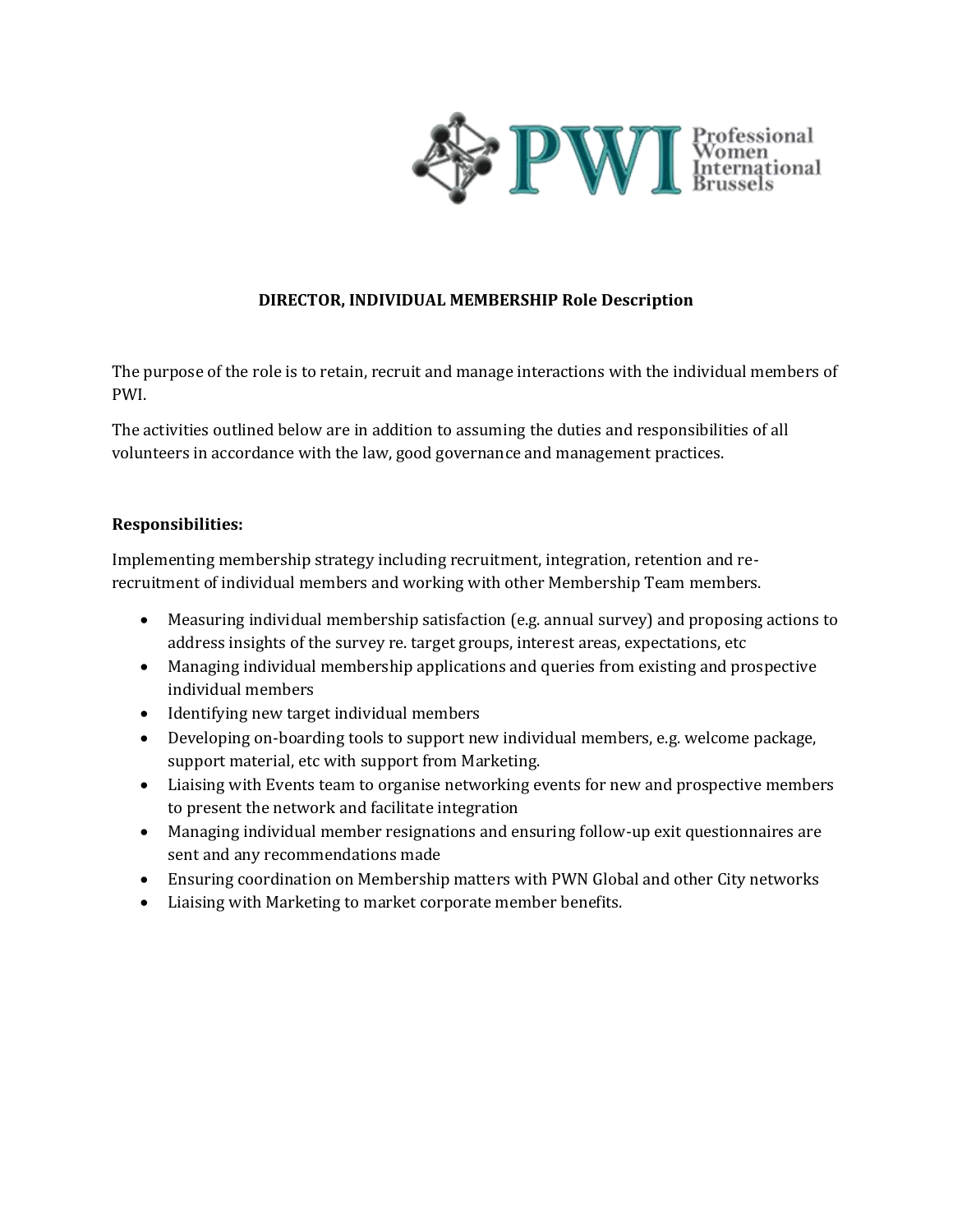## **Skills required:**

- Presentation in corporate settings representation of the network
- Business development and/or key accounts and/or customer relationship background
- Good knowledge and sufficient prior experience of the network
- Leadership and team management
- Strong communicator with a track record of collaboration, openness, and sharing of knowledge as well as effective delegation; strong networking skills; experience of managing external suppliers, pro-active.
- Project management experience;
- Fluency in written and spoken English.

### **Time commitment:**

3-4 hours a week as an average, plus attendance at Board meetings (once a month). In addition, available to attend ExCo (2 hours once a month) and 1 or 2 Networks events per month.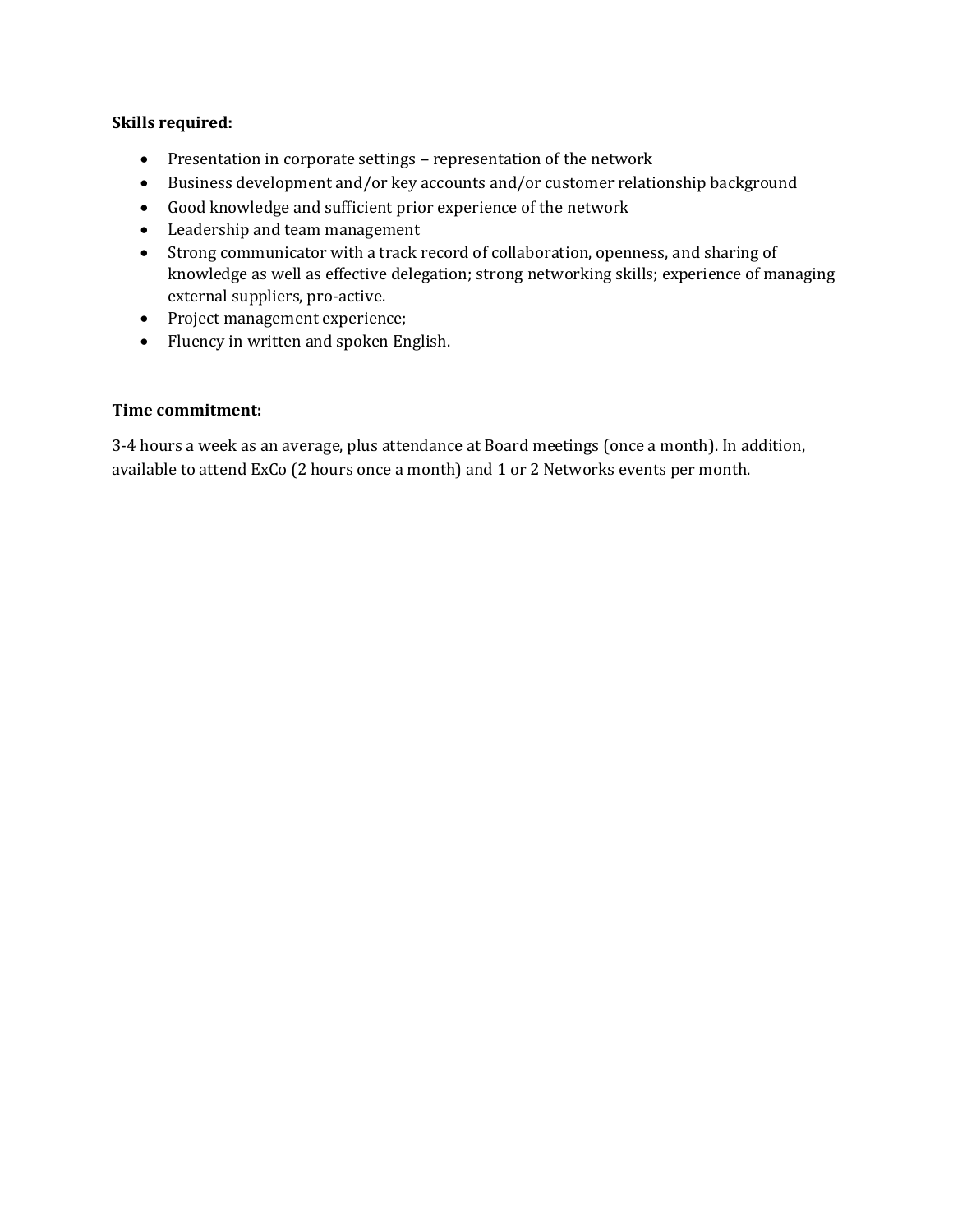

# **DIRECTOR, CORPORATE MEMBERSHIP Role Description**

The purpose of the role is to retain, recruit and manage interactions with the corporate members of PWI.

### **Responsibilities include:**

Implementing corporate membership strategy including recruitment, integration, retention and rerecruitment of corporate members

- Measuring corporate membership satisfaction (e.g. annual survey) and proposing actions to address insights of the survey re. target groups, interest areas, expectations, etc
- Managing corporate membership applications and queries from existing and prospective corporate members
- Identifying new target corporate members
- Developing on-boarding tools to support new corporate members, e.g. welcome package, support material, etc.
- Liaising with Events team to organise networking events for new and prospective members to present the network and facilitate integration
- Managing corporate member resignations and ensuring follow-up exit questionnaires are sent and any recommendations made
- Ensuring coordination on Membership matters with PWN Global and other City networks
- Liaising with the VP Partnerships on corporate member benefits, and with VP Marketing to market corporate member benefits.

## **Skills required:**

- Presentation, audience understanding, networking communications
- Sales & marketing
- Project management

### **Time commitment:**

About 1 hour per week for interaction with members and membership database / paperwork, attendance at Executive Committee (once a month), Membership team meetings (TBC) and Networking events.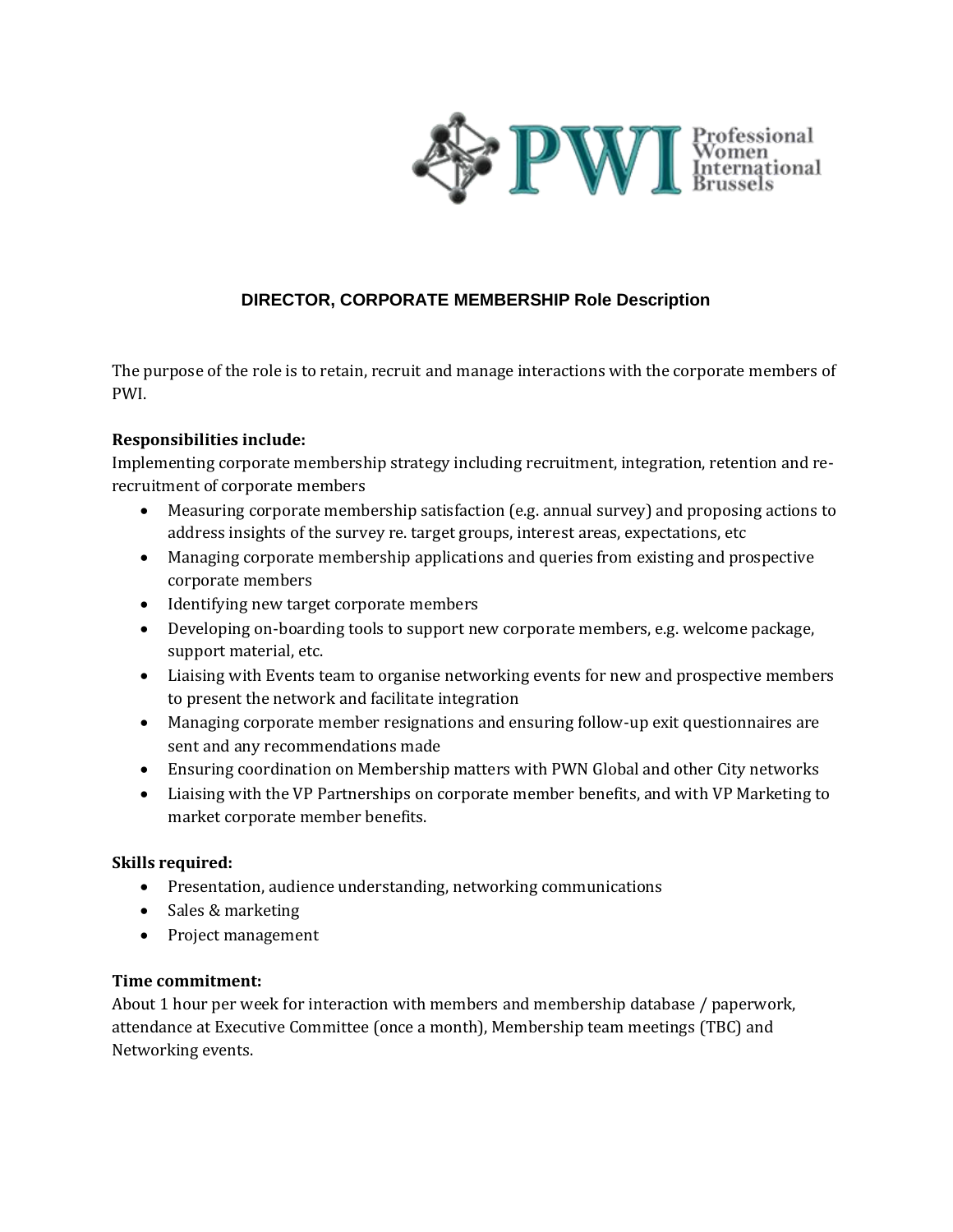

# **VP PARTNERSHIPS Role Description**

Define overall Partnerships Strategy while keeping a close attention to its various stakeholders. Work in close collaboration with the President and all other Board members.

The activities outlined below are in addition to assuming the duties and responsibilities of all volunteers in accordance with the law, good governance and management practices.

## **Responsibilities:**

- Developing revenues and special offers from partners and liaising with Treasurer to deliver services on budget for all types of partnerships:
	- $\circ$  Partners i.e. organizations who register their women staff into the network
	- $\circ$  Sponsors, i.e. organizations who subsidize specific network events or initiatives
	- o Logistics and in-kind Partners (i.e. who provide meeting rooms or other kind of support)
	- $\circ$  Special Offers Partners, who provide benefits to members which can be advertised on the members only page
- Identifying targets and potential partners, addressing their needs with the proper response from the network offers and by upgrading, whenever possible, current agreements to higher value ones
- Ensuring that network commitments with the Partners are delivered in accordance with signed agreements and in a timely manner, including proper feedback and reporting
- Liaises with the Events Team in partnerships (e.g. Monitoring registration to events, reporting back to partners, administrative work and any other matter).
- Ensures coordination on Partnerships matters with PWN Global and other networks.
- Seeks new opportunities to create partnerships and special offers for members.
- Recruiting & managing the Partnerships' team (all volunteers). The Partnership Team's goals are proposed as follows:
- Creates and implements of the new partners acquisition plan
- creates tools as appropriate
- Presents the Network to prospects and new Partners, with the support of Board
- Manages the relationship coordination with current Partners each Partner is driven by one of the team members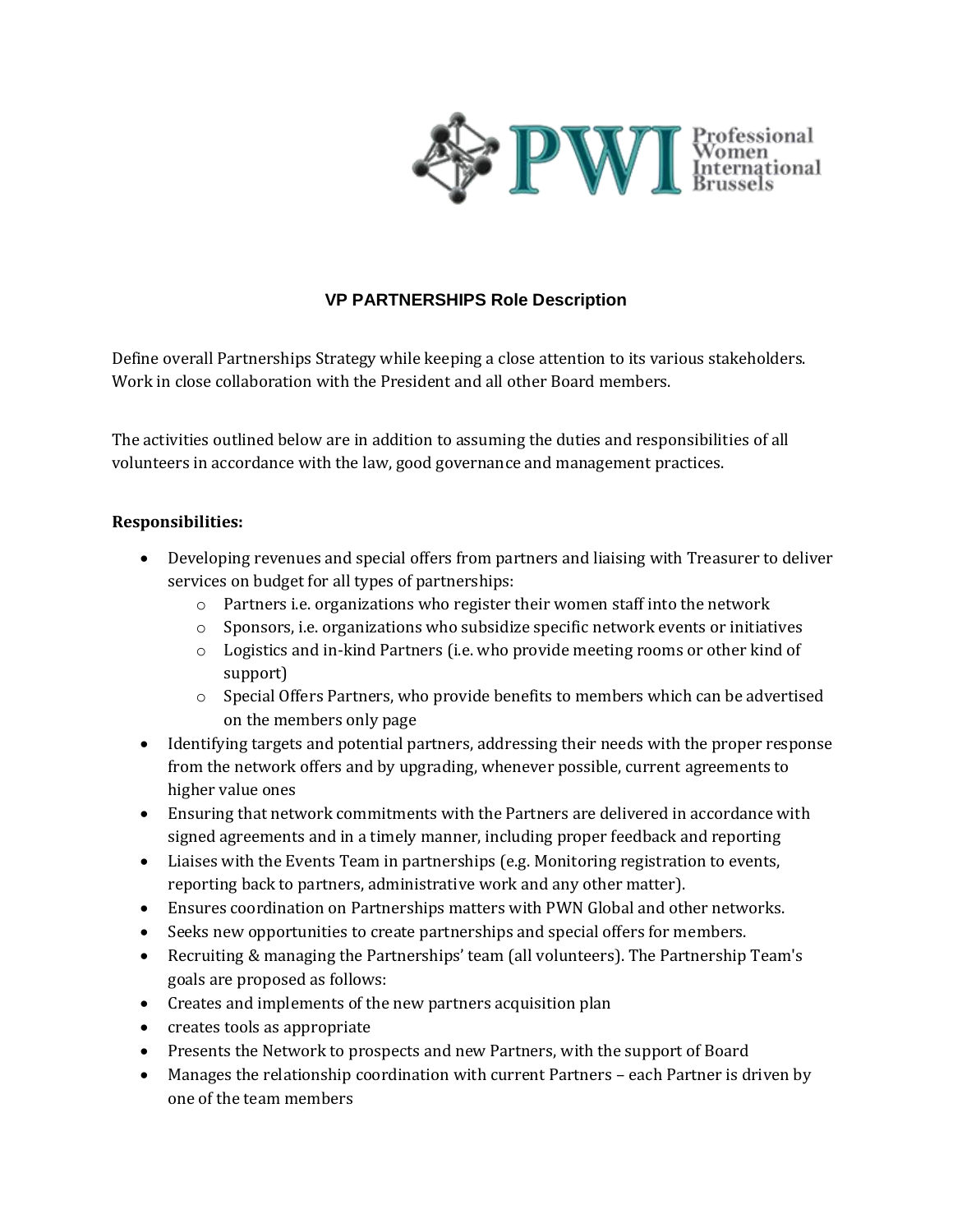- Attends network events from time to time to create opportunities to meet with individual corporate members
- Liaises with Webmaster to ensure database up to date with partner details.

# **Skills required:**

- Presentation in corporate settings representation of the network
- Business development and/or key accounts and/or customer relationship background
- Good knowledge and sufficient prior experience of the network (2-3 years with active participation is advised)
- Leadership and team management
- Strong communicator with a track record of collaboration, openness, and sharing of knowledge as well as effective delegation; strong networking skills; experience of managing external suppliers, pro-active.
- project management experience;
- Fluency in written and spoken English.

## **Time commitment:**

3-4 hours a week as an average, plus attendance at Board meetings (once a month). In addition, available to attend ExCo (2 hours once a month) and 1 or 2 Networks events per month.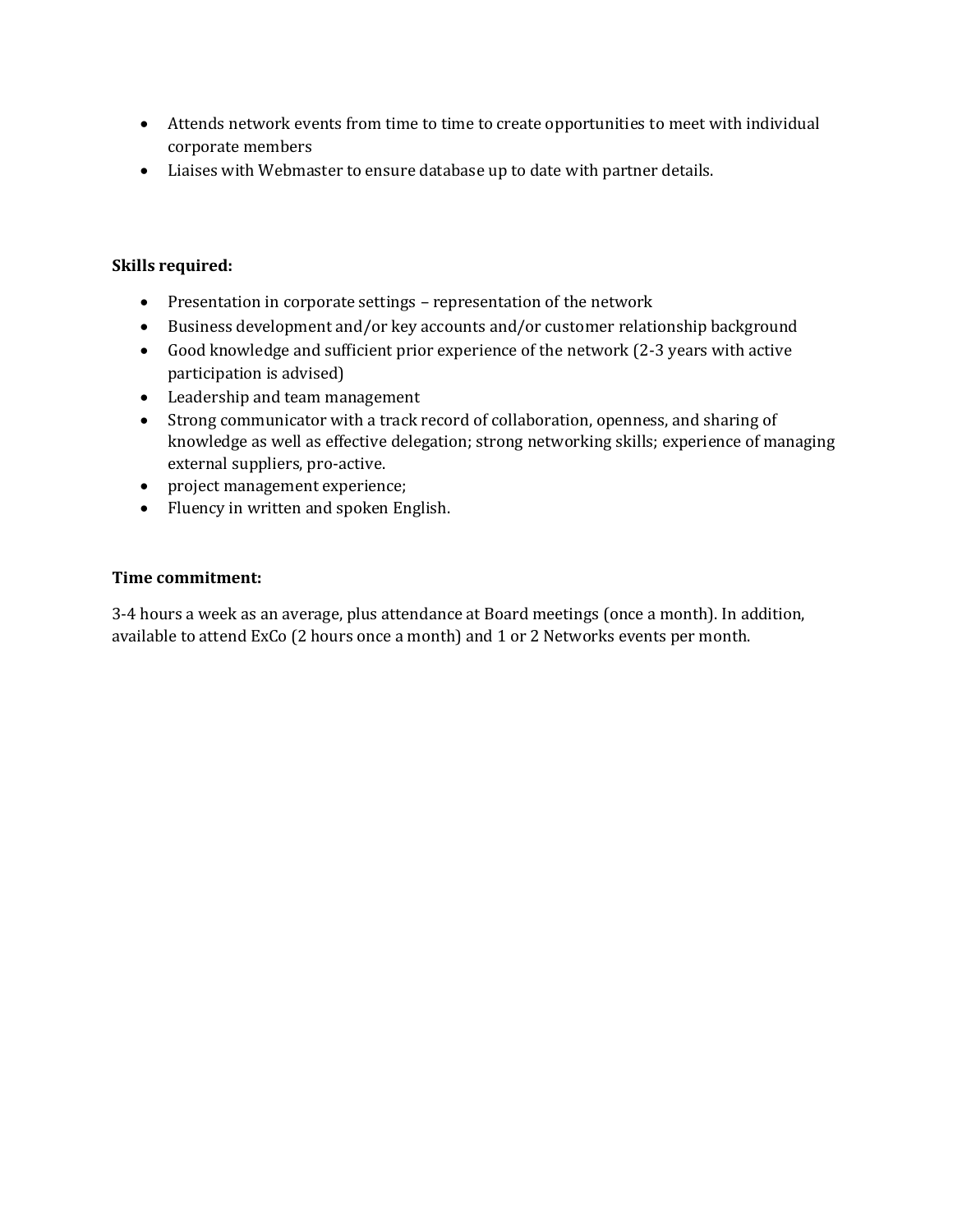

# **VP MARKETING & COMMUNICATIONS Role Description**

Defining and implementing marketing & communication strategy and plans, using input from Board and Exc Com and in line with PWI's strategy.

The activities outlined below are in addition to the ordinary duties and responsibilities of all Board members to act in accordance with the law, good governance and management practices.

## **Responsibilities:**

Managing the Marketing & Communications Team, including Social Media and Webmaster:

- Recruiting volunteers to join the Marketing & Communications Team
- Organizing and facilitating at least (4) meetings of the Marketing & Communications Team per year to plan projects and share issues / best practice
- Facilitating communication among Marketing & Communications Team
- Managing internal / external communications (Annual Report, Power point presentations...)
- Managing social media strategy, supporting content editors (Program Directors…) with support of Social Media Team
- Managing ICT policy and providing technical support to volunteers: Microsoft, Wild Apricot, Karakas etc *.* Managing and updating website with the support of the Webmaster
- Assisting Board President in preparing / editing monthly online quarterly update (Newsletter)
- Co-ordinating with VP Membership to create and publish online results of members' satisfaction survey and updating member communication templates
- Assisting VP Events to ensure that events are publicised
- Co-ordinating Marketing share of budget with Treasurer, including seeking external financial support where possible
- Striving to innovate in PWI's communication and marketing for the benefit of branding and awareness building. Managing PWI brand and image on paper and online, maintain stationery (letterheads, envelopes, address stickers etc), recommend and produce print material (brochures, programmes, business cards etc)
- Liaising with PWN Global on communications & marketing calls
- Attending one board meeting per month (2 hours plus travel time)
- Managing PWI Brussels participation in external events and participating in as many PWI Brussels Network events as possible (in particular the Annual General Meeting plus Thursday networking events).